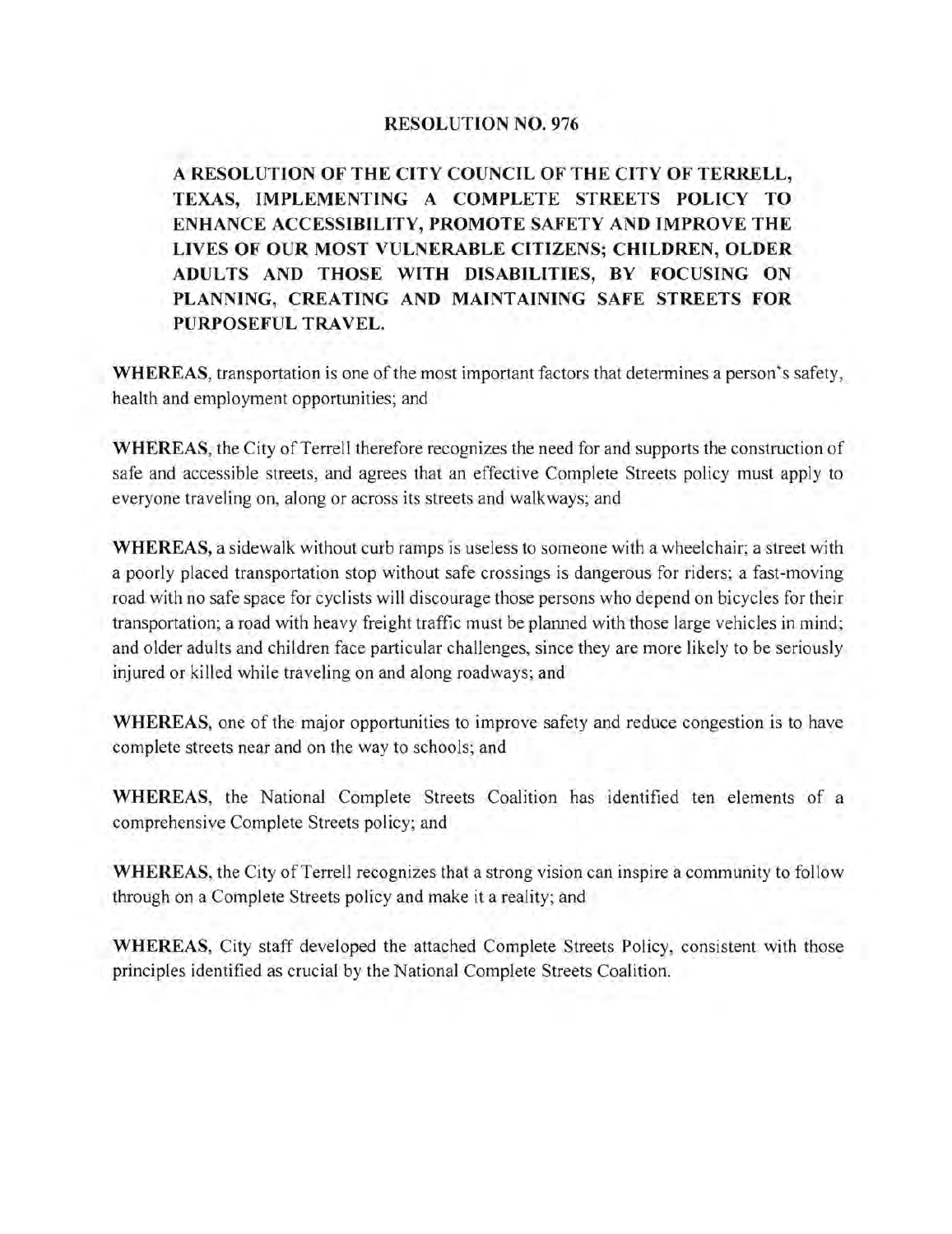# **NOW THEREFORE, BE IT HEREBY RESOLVED BY THE CITY COUNCIL OF THE CITY OF TERRELL,** TEXAS:

**Section 1.** The City of Terrell supports implementation of a Complete Streets Policy and its ability to have a positive impact on the community and its residents and visitors, especially those who are most vulnerable.

**Section** 2. The City of Terrell shall support and encourage the principles of Complete Streets through the creation and implementation of Terrell's Downtown Plan.

**Section** 3. The City of Terrell shall support and encourage the principles of Complete Streets through the creation and implementation of Terrell's Comprehensive Plan.

**Section** 4. The City of Terrell shall continue to utilize a set of development tools and standards established in support of Complete Street principles, including the appropriate use of Planned Development zonings.

**Section** 5. The City of Terrell shall partner with the Terrell Independent School District (TISD) to create safe routes to school and to develop and maintain a Safe Routes to School (SRTS) plan and coordinate with TISD on plans for new schools, school changes and school closings.

**Section** 6. The City of Terrell shall, when working with developers and potential developers, negotiate and plan for construction of complete streets.

**Section** 7. The City Council of the City of Terrell adopts, and directs staff to implement the program contained in the attached Complete Street Policy.

That this Resolution shall take effect immediately from and after the date of passage and it is so **RESOLVED.** 

PASSED AND APPROVED this 16<sup>th</sup> day of June, 2020.

E. RICK CARMONA, Mayor

DA WN STEIL, City Secretary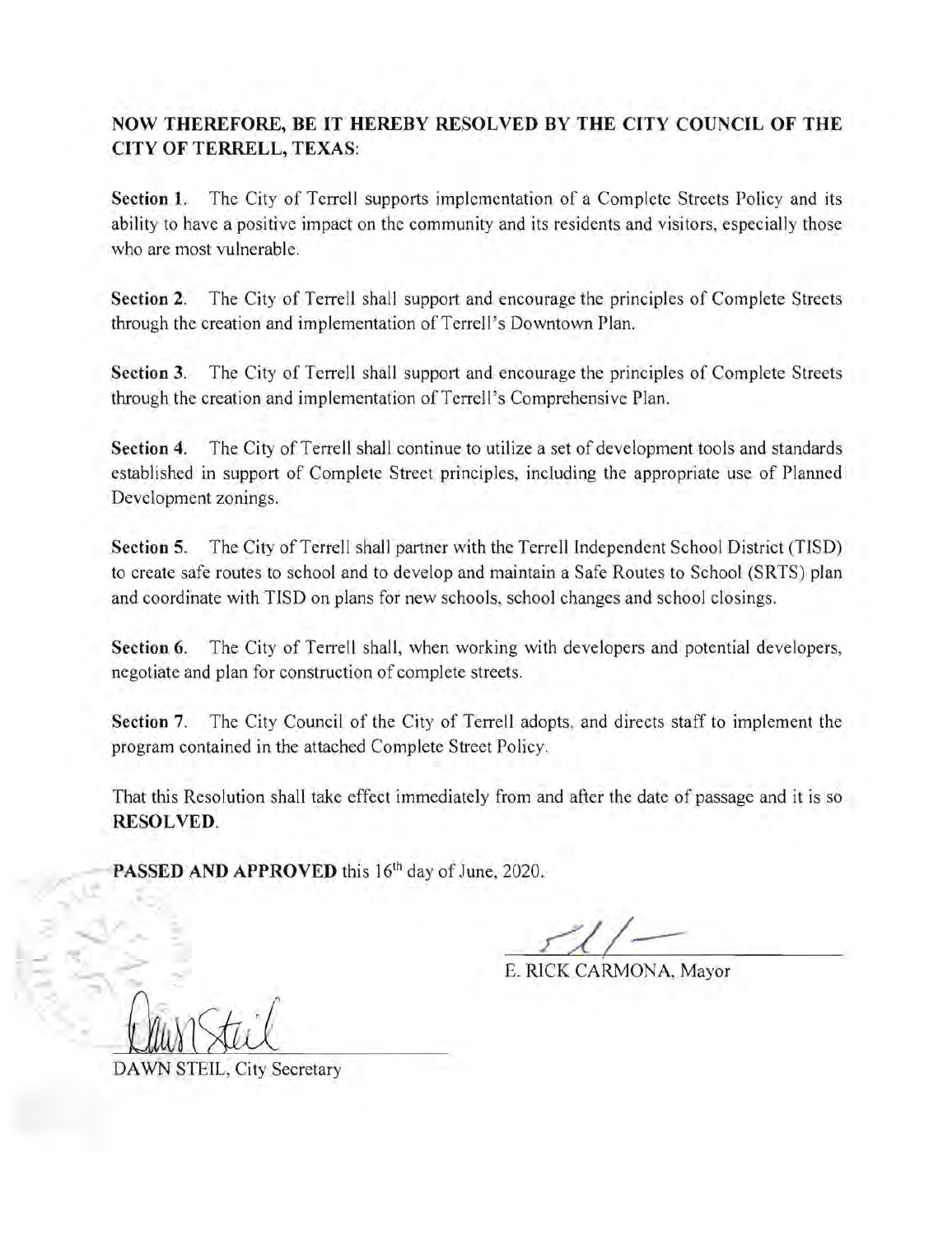# **Complete Streets Policy**

## Definition

Complete Streets means transportation infrastructure within public access ways that is designed, operated, and maintained to enable safe, accessible, comfortable, equitable, and convenient access for all people and modes of travel. This includes persons traveling as pedestrians, by bicycle, by transit, by private motor vehicle, by commercial vehicle, and emergency responders so that persons of all ages and abilities are able to safely move both along and across a street.

## Vision

Provide a safe, accessible, complete, connected, comfortable, efficient, and community-oriented transportation network system that supports mobility options, healthy living, and economic benefit for all members of the Terrell community, especially vulnerable users of transportation and those most underinvested and underserved.

#### Scope and Application

The City shall provide a complete and connected, context-sensitive transportation system for all users that supports mobility options, accessibility, healthy living, and economic benefit, and will ensure the safety, accessibility, comfort, and convenience of people of all ages and abilities, including pedestrians, bicyclists, motorists and their passengers, public transportation users, emergency responders, freight providers (both by rail and road), and adjacent land owners and users.

This policy is applicable to all development and redevelopment in the public domain within the City of Terrell and its extraterritorial jurisdiction (ETJ) . All roadways and routes need not be optimized for all modes; however, people using each mode require a network of safe and convenient travel routes and crOSSings throughout Terrell. In determining future need, city staff shall consult relevant city and regional long-range plans for land use and transportation, including the city's comprehensive plan, master thoroughfare plan, future land use plan, downtown plan, and other relevant adopted plans.

1. All transportation facilities approved by the city, including but not limited to, facilities in public rights-of-way, access easements, and private streets shall be designed, constructed, operated, and maintained so that people of all ages and abilities can travel safely and independently.

2. Complete Streets require connected travel networks that provide complete access to destinations.

3. Streets shall be connected to create complete street networks that provide travelers with choice of travel mode and route, and that helps to reduce congestion on major roadways. This network also includes appropriate off-street hard-surface trails for biking and walking.

4. The city shall review all transportation projects designed by other agencies or entities that require funding or approval by the city for conformance with this policy and, where needed, recommend measures and/or require appropriate changes to bring a project into compliance.

5. The city shall approach every transportation improvement and project phase, including new, retrofit/reconstruction, maintenance, and ongoing projects, as an opportunity to create safer, more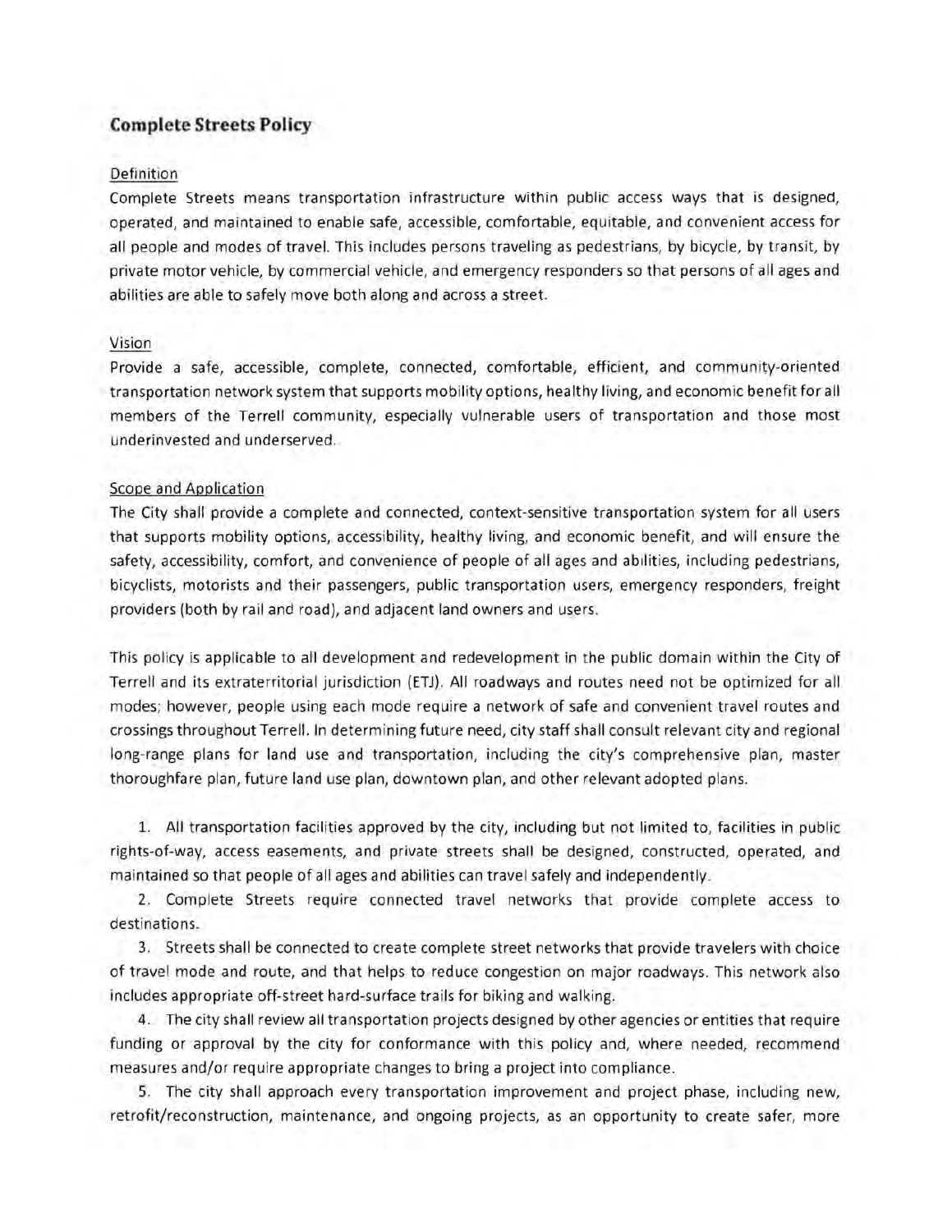accessible streets for all people. These phases include, but are not limited to: planning, programming, design, right-of-way acquisition, engineering, construction, reconstruction, operation, and capital maintenance. Minor routine maintenance designed to retain existing assets in serviceable condition (e.g. mowing, cleaning, sweeping, and minor repairs) are not required to comply with this policy.

6. The city shall promote interagency coordination between government departments and partner agencies by the use of partnerships with entities not under its jurisdiction to satisfy this policy, including, Star Transit, Kaufman County, adjacent municipalities and special districts, the North Central Texas Council of Governments, and State of Texas agencies with facilities in the City of Terrell and its extra-territorial jurisdiction. Partner agencies are encouraged to adopt this Complete Streets Policy or an equivalent.

7. The city shall work with the Terrell Independent School District to develop and maintain a Safe Routes to School plan, identifying issues and implementing appropriate steps and measures identified by the plan. City staff shall also coordinate with TISD on plans for new schools and closings, changes in attendance zones, opportunities for co-location and joint uses, city activities such as zoning that might impact school enrollment or access and siting and design so as to minimize congestion and promote public safety consistent with this policy.

## Exceptions

Any exception to this policy, including for private projects, must be reviewed and approved by the designees of both the City Engineer and Municipal Development departments and be documented with supporting data that indicates the basis for the decision. Such documentation shall be publicly available. Projects that request Complete Streets exceptions related to the Master Thoroughfare Plan or Subdivision Ordinance shall follow the processes provided for in those documents.

- 1) Exceptions may be considered for approval whenever:
	- a. An affected roadway prohibits by law, use by specified users (e.g. an interstate highway or pedestrian malls), in which case a greater effort shall be made to integrate mobility options along adjacent corridors and on roadways that cross or otherwise intersect with the affected roadway; and
	- b. Directors of the City Engineer and/or Municipal Development department, or their designees, issue a documented exception concluding that the application of Complete Streets principles is unnecessary, cost prohibitive (generally defined as costs equal more than 18% of the project's overall budget), or inappropriate because of public safety issues; and
	- c. Public notice is given public notice prior to exceptions being granted

2) The city shall periodically evaluate previous exception requests and decisions periodically to determine if policy updates are warranted.

# Design Standards

The city shall adopt design standards using the latest and best design criteria and guidelines available based on Texas Accessibility Standards, the Americans with Disabilities Act, ITE, AASHTO, and NACTO. These guidelines include, but are not limited to: the Terrell Master Thoroughfare Plan, the Terrell Downtown Plan, ITE Designing Walkable Urban Thoroughfares: A Context Sensitive Approach; AASHTO Guide for Planning, Designing and Operating Pedestrian Facilities, and AASHTO Guide for Designing Bicycle